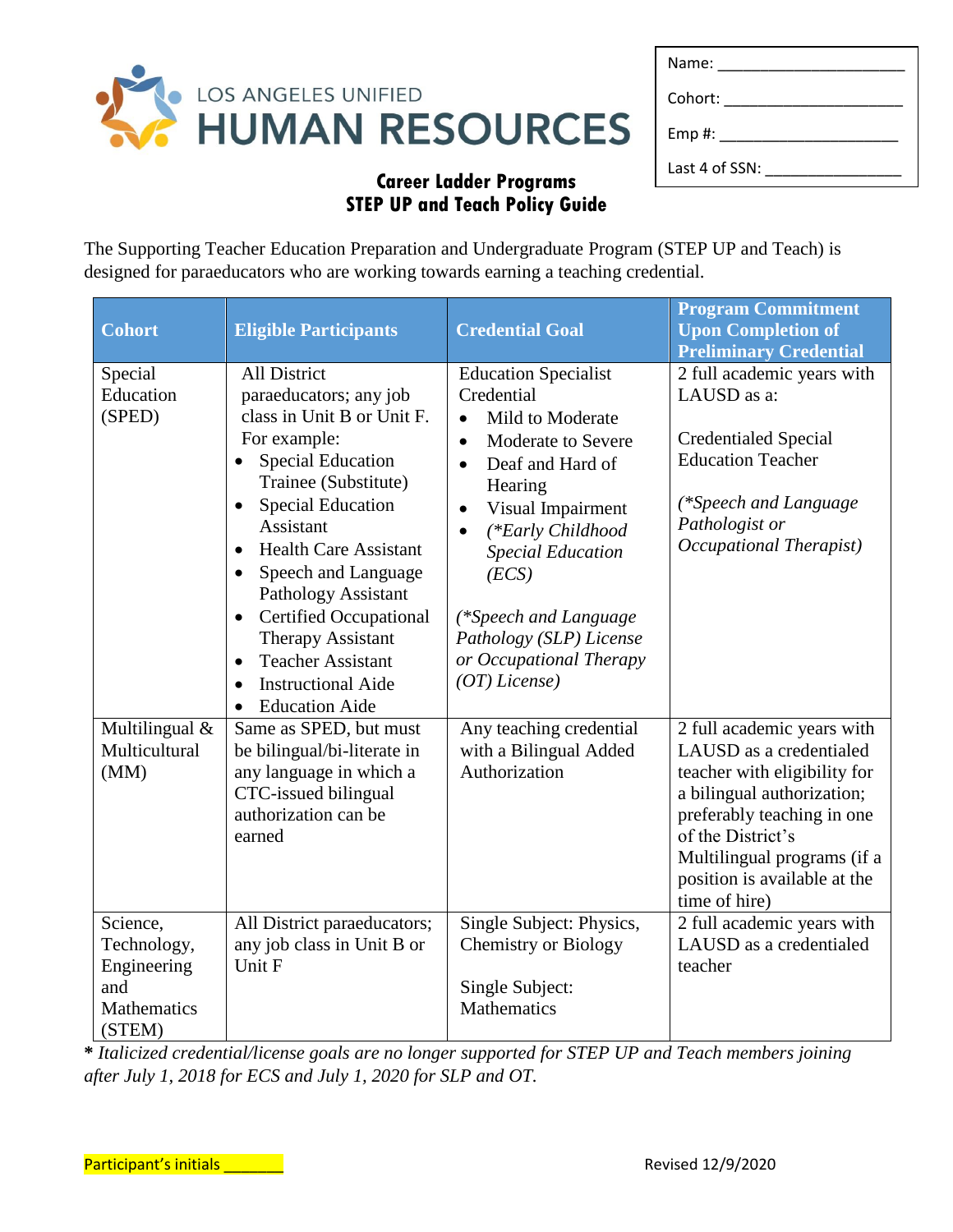



### **1. STEP UP and Teach STEPS**

Steps at which a member is participating are based on the combination of three areas of progress:

- 1) Educational benchmarks based primarily on the number of college/university units
- 2) Review of Instructional Standards Experience (RISE)
- 3) Credential/license requirements

The goals for each step are as described below:

| <b>STEP UP and Teach STEPS</b> |                                                                                                    |                                                                                                                                        |                                                                         |  |
|--------------------------------|----------------------------------------------------------------------------------------------------|----------------------------------------------------------------------------------------------------------------------------------------|-------------------------------------------------------------------------|--|
| <b>STEP</b>                    | <b>Educational Benchmarks</b>                                                                      | <b>Credential Requirements</b>                                                                                                         | <b>Review of Instructional</b><br><b>Standards Experience</b><br>(RISE) |  |
| 5                              | <b>Completion of Preliminary</b><br><b>Credential or License</b>                                   | Reading Instruction<br>Competence (RICA)                                                                                               | <b>Teaching Performance</b><br>Assessment (TPA)                         |  |
| $\overline{\mathbf{4}}$        | <b>Completion of Baccalaureate</b><br>Degree<br>Enroll in in Teacher<br><b>Preparation Program</b> | <b>CTC Subject Matter</b><br>Competence<br>(CSET or equivalent)                                                                        | $RISE$ #4<br>Delivery of Instruction                                    |  |
| 3                              | Completion of 90 semester<br>units                                                                 | Basic Skills Requirement<br>(CBEST or equivalent)                                                                                      | $RISE$ #3<br><b>Additional Professional</b><br>Responsibilities         |  |
| $\overline{2}$                 | Completion of 60 semester<br>units<br>Enroll in baccalaureate program                              | US Constitution (course or<br>exam)                                                                                                    | RISE #2<br>Planning and Preparation                                     |  |
| 1                              | Completion of 30 semester<br>units                                                                 | Program Entrance<br>Requirements - Policy Guide<br>and Online profile, Language<br>Proficiency (CSET or<br>$coursework$ ) – MM members | RISE #1<br><b>Classroom Environment</b>                                 |  |

Participants must complete all three goals for each Step in order to move up to the next Step. For example, a person beginning the STEP UP and Teach program with a Baccalaureate degree must also complete the US Constitution requirement, Basic Skills requirement, and RISEs 1 through 3 to be considered on Step 4. *Participants will have a maximum of two years to move up a Step*. Members must complete a minimum of one RISE per year regardless of Step until all 4 RISEs are completed.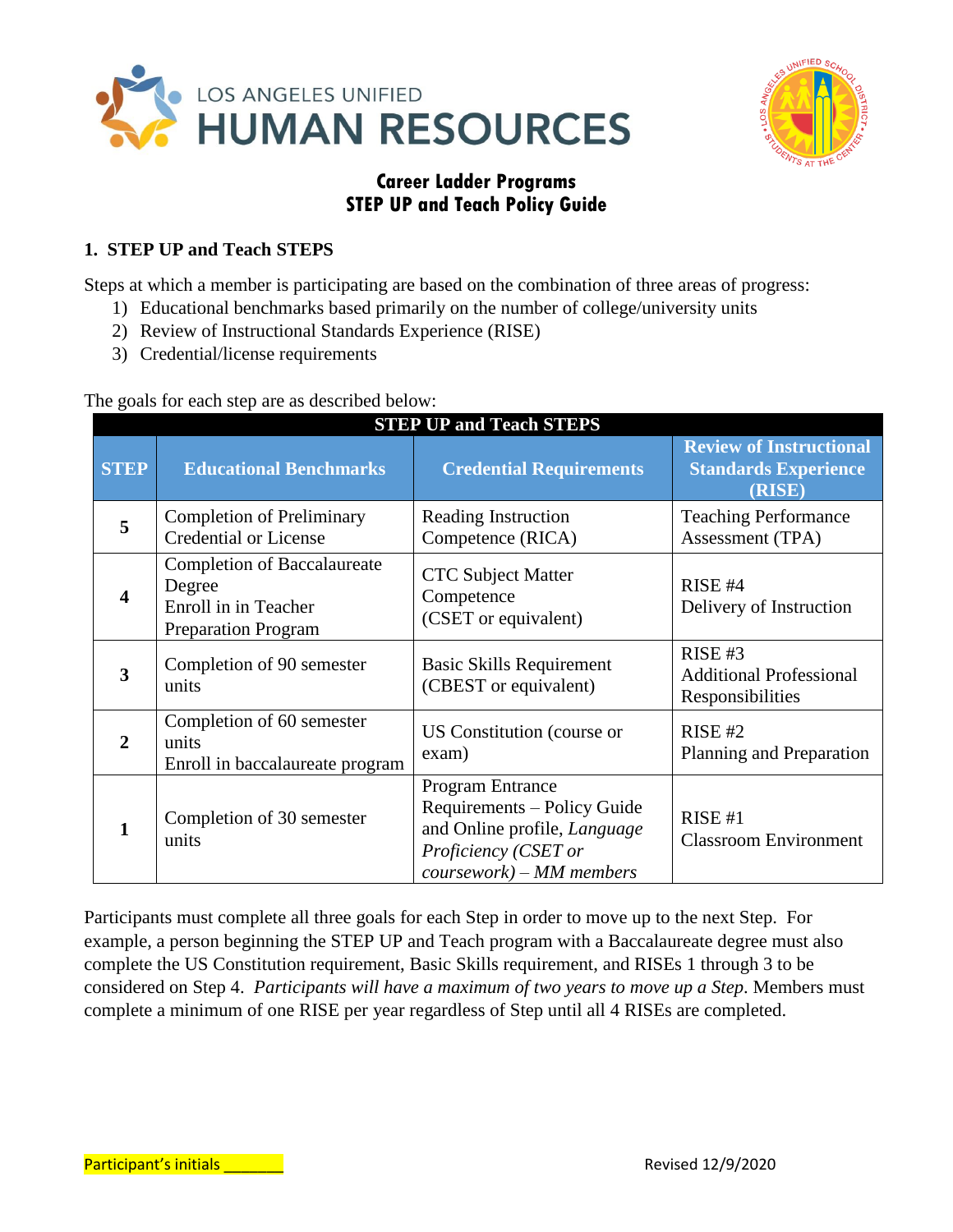



#### **2. Responsibilities of the Member**

The minimum requirements to maintain good standing as a STEP UP and Teach member are listed below. Members must be in good standing to be eligible for any financial support.

- 1. Remain employed as a paraprofessional in a qualifying job classification with the Los Angeles Unified School District.
	- a. Members graduate from the program when they secure employment as a teacher (including substitute) and are no longer eligible for financial assistance.
	- b. Repayment does not begin until the graduate has earned their preliminary credential.
- 2. Multilingual and Multicultural Cohort Members Only:
	- a. Acceptance to STEP UP and Teach is conditional until demonstration of language fluency through passage of the appropriate CSET Language subtest, which is required within the first six months of acceptance to the program.
	- b. A voucher will be issued to the Member for the CSET Language exam
		- i. Passage of the necessary exam will be required to receive any other financial assistance from the program.
- 3. Maintain a minimum GPA of 2.7.
- 4. Satisfy the requirements to advance to the next Step in the program as described in the STEP UP and Teach policy guide within two years of meeting current Step requirements.
- 5. Receive the endorsement of your principal/site administrator on an annual basis.
- 6. Maintain a minimum of ninety-six percent (96%) attendance rate.
- 7. Attend a minimum of one Individual Mentorship Plan (IMP) meeting and two Forums each year.
- 8. Obtain the selected credential or license within a reasonable amount of time as determined by the member's status upon entering the program and the Individualized Mentorship Pathway planned with a STEP UP mentor.
- 9. Upon completion of a preliminary credential, work for LAUSD in a full-time certificated position for two full academic years or repay the funds to LAUSD.

#### **3. Financial Assistance**

Active STEP UP and Teach members in good standing may receive up to \$8,000 per academic year to cover expenses for a baccalaureate degree and/or goal credential as listed in the following sections.

### **3.1 Partial Tuition Reimbursement**

- a. STEP UP and Teach members qualify for partial tuition for courses in which they receive a grade of "B" or better and paid for with personal funds and/or a student loan
- b. Education expenses cover by fee waivers, scholarships, grants or other financial aid that does not need to be repaid by the Member cannot be reimbursed.
- c. All coursework must be completed at a regionally-accredited college or university, and must be a required course for completion of a baccalaureate degree or credential/license.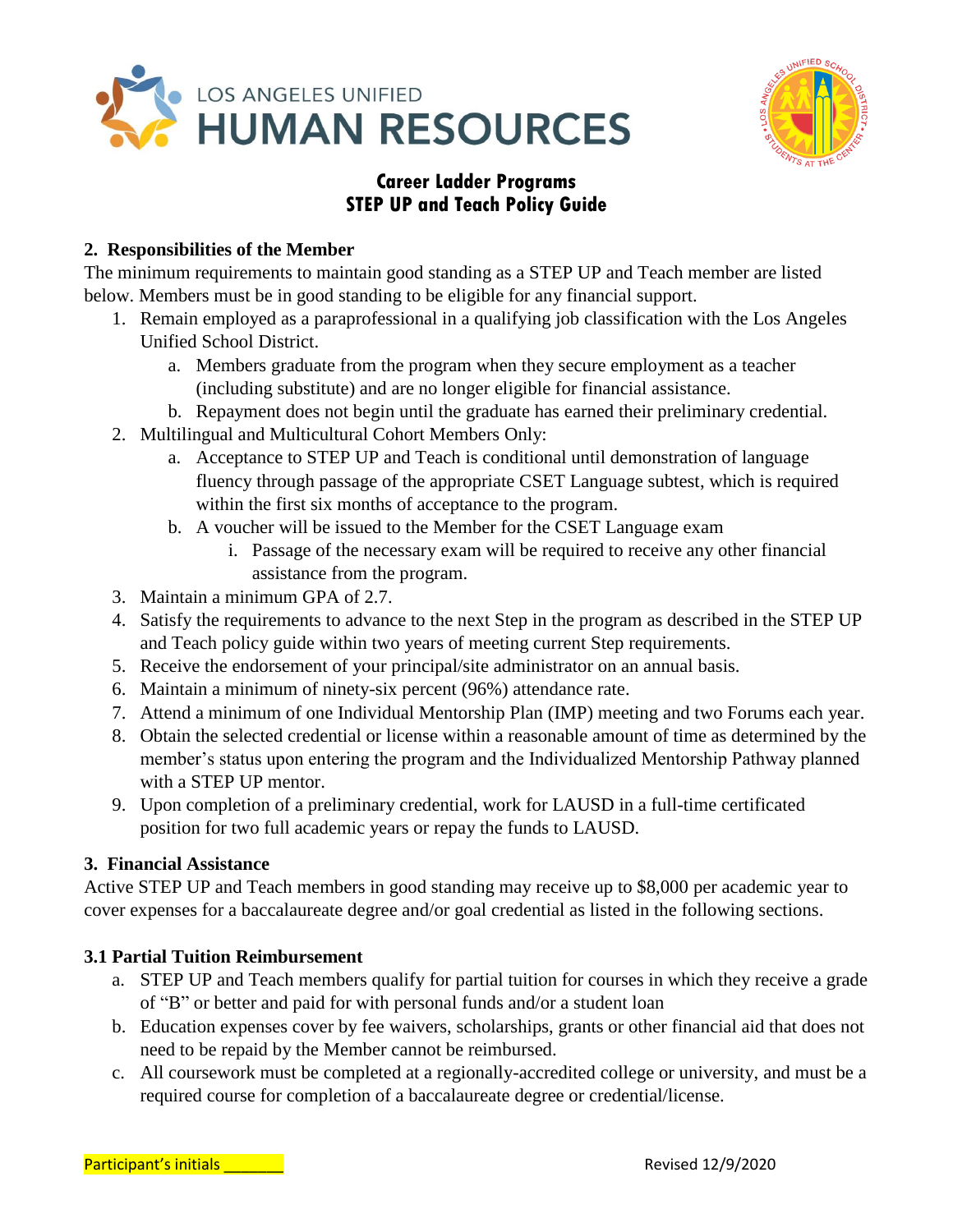



d. Tuition reimbursement rates are based on the type of college/university program enrolled as follows:

| Type of enrollment           | <b>Per Semester Unit</b> |
|------------------------------|--------------------------|
| Community college            | \$40                     |
| 4-year college or university | \$300                    |

e. Requests for tuition reimbursement must be made by submitting a completed reimbursement request form, accompanied by the grade report/transcripts, and a financial statement from the institution showing both cost AND proof of payment. All required documentation must be submitted within 3 months of course completion.

#### **3.2 Other Education Expenses**

In addition to the partial tuition reimbursement, STEP UP and Teach members in good standing may also request reimbursements for the educational and credential expenses below by submitting a completed reimbursement request form, receipt of payment, and required documents within 3 months of the payment/purchase:

| <b>Qualifying Educational Expense</b>         | <b>Required documentation for reimbursement</b> |
|-----------------------------------------------|-------------------------------------------------|
| Textbooks (may include textbook rentals and   | Itemized receipt for payment, proof of course   |
| electronic textbooks) and course              | enrollment and course syllabus with proof of    |
| supplies/equipment                            | requirement for course                          |
| Materials/Lab fees                            | Receipt of payment and course enrollment        |
| Non-Tuition University fees                   | Receipt of payment and financial statement      |
|                                               | itemizing cost                                  |
| Parking permit                                | Receipt of payment and enrollment for semester  |
| <b>EdTPA/LMS Platform Fees</b>                | Receipt of payment and proof of course          |
|                                               | requirement                                     |
| Foreign Transcript Evaluation (Must use a     | Receipt of payment and copy of transcript       |
| Commission approved vendor and request course | received                                        |
| detailed transcription)                       |                                                 |
| Certificate of Clearance                      | Receipt of payment and screen shot of COC       |
| Fingerprinting/LiveScan costs for COC         | Receipt of payment and screen shot of COC       |
|                                               |                                                 |
| <b>Public Transportation/Metro Pass</b>       | Receipt of payment and enrollment for semester  |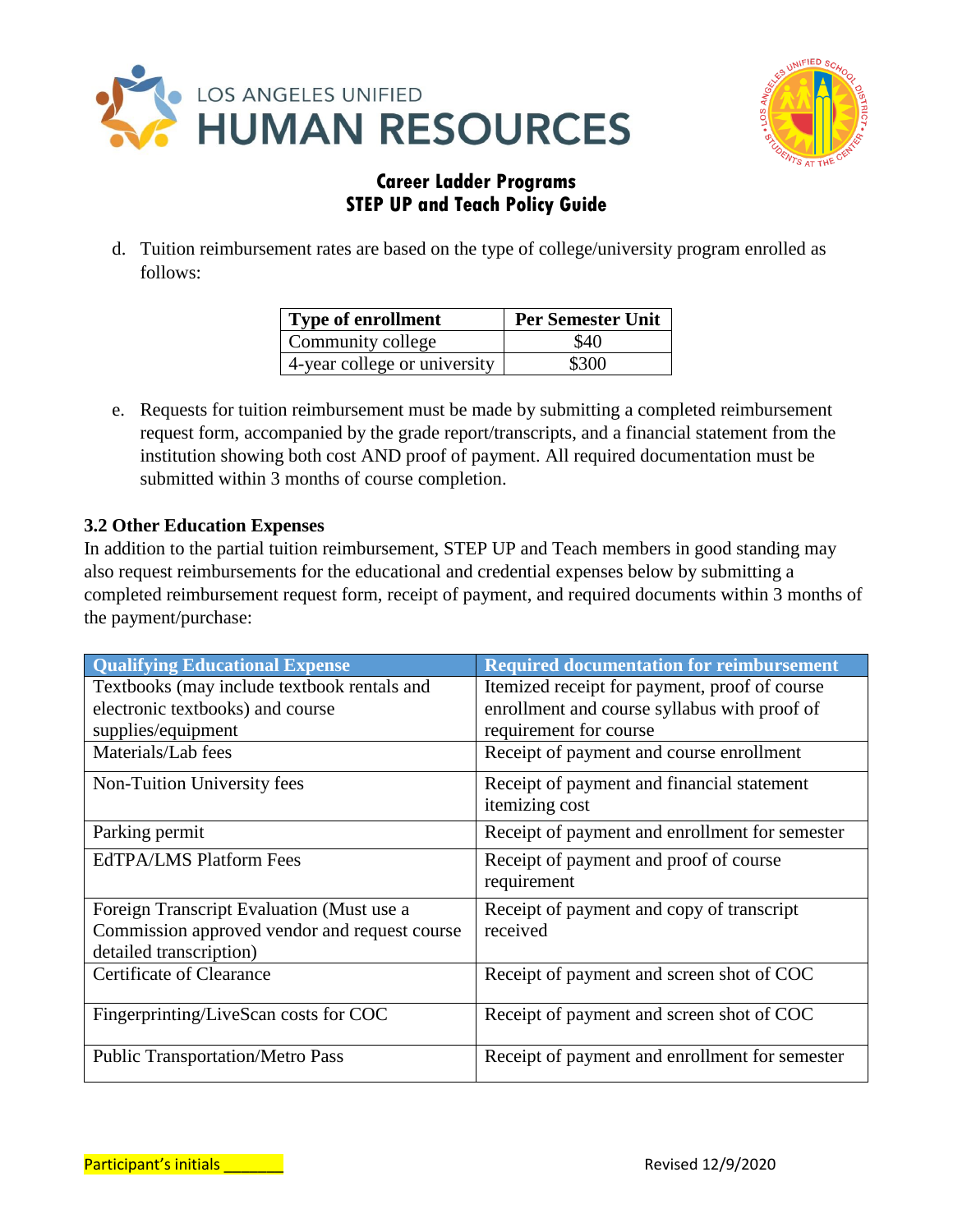



#### **3.3. Financial Assistance for Credential Testing Requirements**

- a. STEP UP and Teach members in good standing are eligible for financial assistance to cover the costs of regular registration for tests and preparation courses to meet credentialing requirements.
- b. Members may pay for these expenses upfront and request a reimbursement within 3 months of completion of the test/preparation course.
- c. When possible, Career Ladder staff will work with vendors to cover costs upfront through test vouchers or an enrollment process for some tests and test preparation.
- d. The value of the voucher or enrollment will be deducted from the member's annual allowance, and will be included when totaling the amount of financial assistance received for repayment calculations, if necessary.
- e. Only regular registration costs are covered, any late or emergency registration or cancellation/rescheduling fees are at the member's expense.

#### **3.3.1 Test Vouchers**

- a. Test vouchers are offered for the CBEST, CSET or RICA exams.
- b. To request a voucher, submit a completed Test Voucher Request form (HR 4318) at least 3 weeks prior to the registration deadline.
- c. The Career Ladder is not responsible for nor guarantees the availability of any required tests and is not responsible for any registration deadlines or late fees incurred.
- d. Test vouchers will only cover regular registration fees. Any late or emergency fees must be covered by the member.

### **3.3.2 Course Enrollment**

- a. The Career Ladder has contracted with select test preparation vendors and is able to enroll STEP UP and Teach members in their courses at no upfront cost to the STEP UP and Teach member.
- b. Available test preparation courses will be posted on the STEP UP and Teach website. STEP UP and Teach members will submit a completed Preparation Course Enrollment Request form (HR 4319) at least 2 weeks prior to the start of the course to be enrolled, space permitting. A verification of enrollment will be sent if the registration is approved.
- c. Space in some courses may be limited; requests will be processed on a first-come, first-served basis.
- d. The cost of the course will be deducted from the STEP UP member's allowance regardless of attendance/participation in the course.
- e. It is the member's responsibility to properly withdraw or cancel participation prior to the start of the course with the Career Ladder office in order to determine if the value of the class may be "refunded" to the member's available allowance.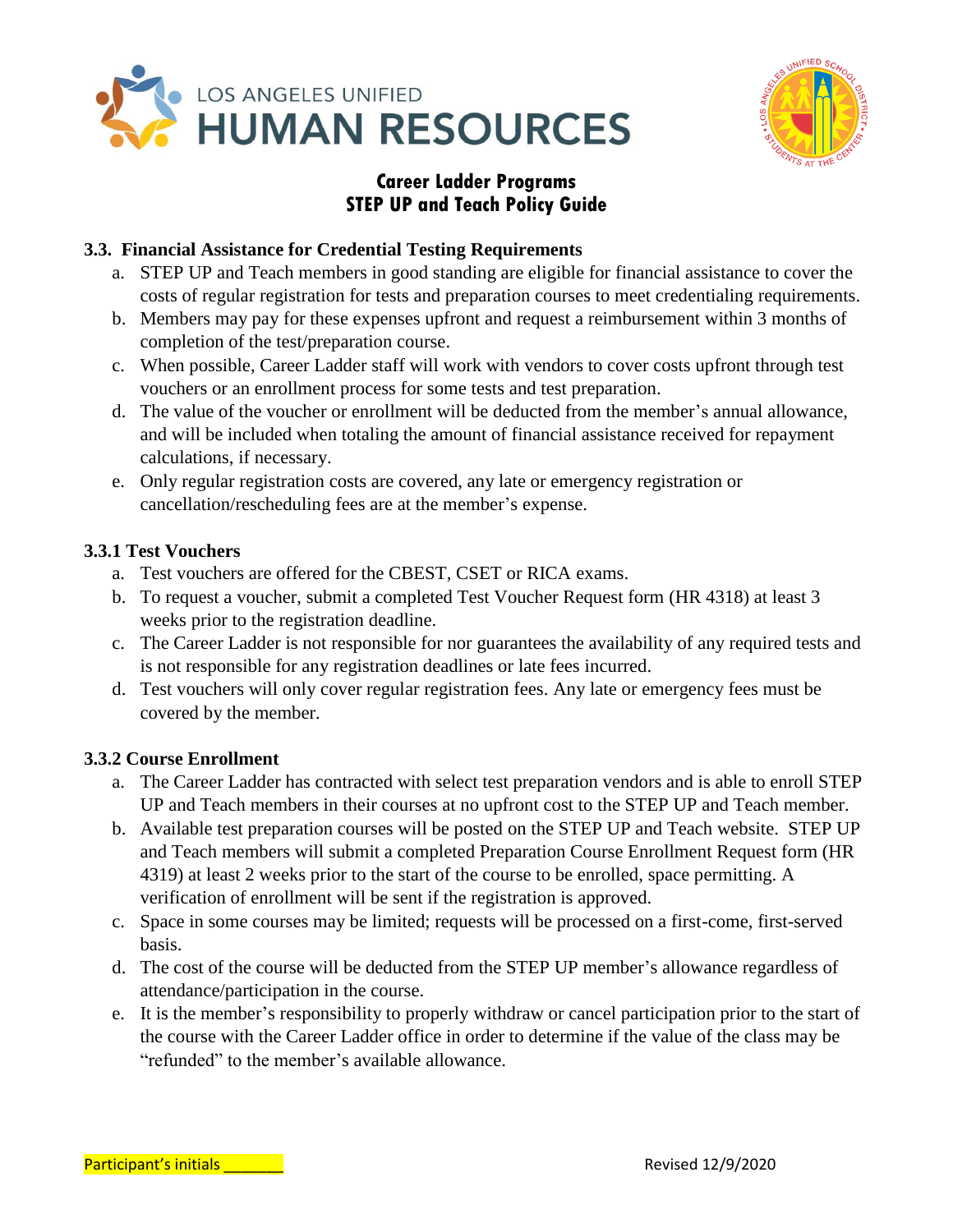



- f. STEP UP and Teach members may enroll in any other test preparation courses or purchase preparation materials desired by paying for costs upfront and requesting a reimbursement afterwards.
- g. Preparation courses must be administered by a formal preparation program; verify with the Career Ladder office that the course will qualify for reimbursement prior to enrollment.
- h. Test preparation materials (i.e. study guides) must be test specific and state the name of the test in the description.
- i. To request reimbursements, STEP UP and Teach members must submit a completed reimbursement request form along with proof of payment and verification of completion (i.e. test scores, course completion certificate, etc.).
- j. Reimbursement requests must be submitted within 3 months of the purchase or completion of the course/test.
- k. Passage of an examination is not required for a reimbursement.
- l. STEP UP and Teach members must be in good standing to receive financial assistance for examinations.

#### **3.5 Technology Reimbursement**

- a. STEP UP and Teach members in good standing may request reimbursement up to \$500 annually for the purpose of purchasing technology.
- b. Technology may be hardware (CPU, laptop, printer, keyboard, camera, etc.) or software (Adobe, Microsoft Office, etc.) that is primarily used in the pursuit of a credential (for school and/or teaching).
- c. To request this reimbursement, members must submit a completed reimbursement request form, proof of payment and justification of how the technology will be used to benefit/assist in the completion of a teaching credential.

### **4. Review of Instructional Standards Experience (RISE)**

- a. STEP UP Review of Instructional Standards Experiences (RISEs) are based on the LAUSD Teaching and Learning Framework.
- b. RISEs are activities designed to provide participants with an opportunity to identify effective teaching practices and develop their teaching skills under the direction of classroom teachers.
- c. Completing a RISE helps focus and structure the member's classroom experiences to develop the tools and confidence needed to become an effective teacher.
- d. RISEs are for the growth and development of the member as a teacher, and are not an evaluation of job performance, and are not intended to be used for evaluation purposes.
- e. There are four RISEs, each having one or more Focus Element or Teaching Standards based on the Teaching and Learning Framework.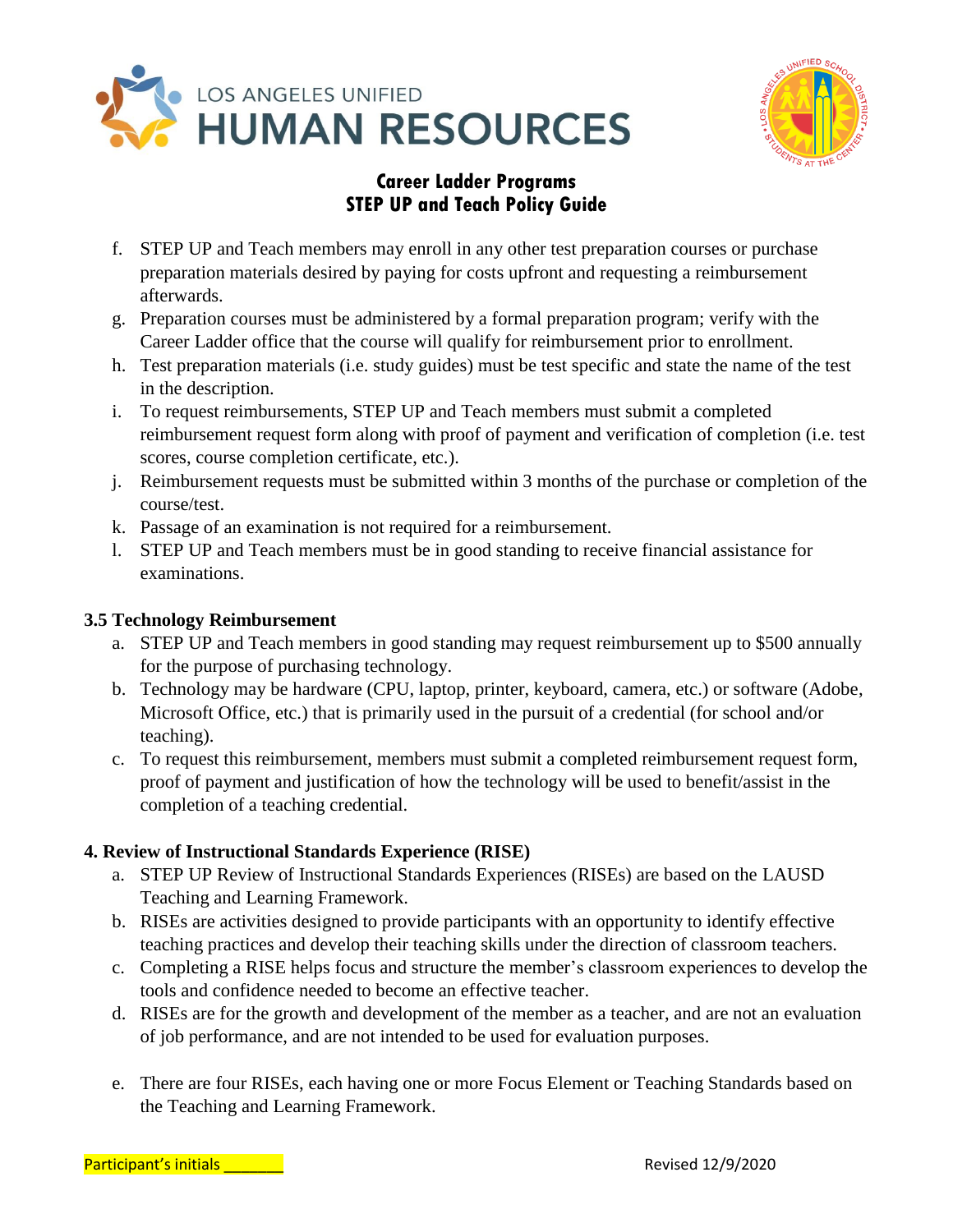



- f. With the guidance of a credentialed classroom teacher, STEP UP participants follow each RISE's guidelines to determine an appropriate activity to conduct to demonstrate effective practice of the designated Focus Element(s).
- g. Once a written description of activity is agreed upon, the teacher will observe the STEP UP and Teach member perform the activity or review the final product to determine the level of effectiveness.
- h. RISEs are designed to build effective teaching skills as the member progresses through the program, requiring that they be completed sequentially.
- i. A RISE may only be submitted after the previous RISE has been approved.
- j. There is no set time frame for a single RISE to be completed.
- k. A typical RISE should take about a month from initial planning of an activity in collaboration with the classroom teacher to the reflection on the performance of the activity and approval signature of the school site administrator.
- l. Once completed, RISEs are submitted to the STEP UP office for final review. Members should receive a letter of approval within two weeks (except during holidays and unassigned times).
- m. Incomplete and ineffective RISEs will be returned for revisions.
- n. STEP UP members must complete all applicable RISEs to be in good standing and receive financial assistance.

### **5. Mentoring and Hiring Assistance**

- a. STEP UP Mentors will meet with members to create an Individualized Mentorship Pathway (IMP) to obtain a certificated credential or license.
- b. STEP UP and Teach member progress will be monitored and updated annually.
- c. Members at Steps 4 and 5 will receive hiring assistance in the form of individual guidance through the certificated eligibility process.
- d. STEP UP and Teach members must successfully complete the certificated full-time preemployment eligibility process in order to accept an offer of a full-time contracted position with the district.
- e. STEP UP and Teach participation is not a guarantee of eligibility, and is not a guarantee or an offer of a teaching position with LAUSD.

### **6. STEP UP and Teach Commitment**

- a. Upon completion of a preliminary credential, STEP UP and Teach members who receive reimbursement are required to serve LAUSD students as a certificated employee for two full academic years.
- b. Those participants who do not meet the annual requirements of the program or do not complete the commitment of work for any reason will be required to repay the District for all financial assistance and value of services received throughout the program.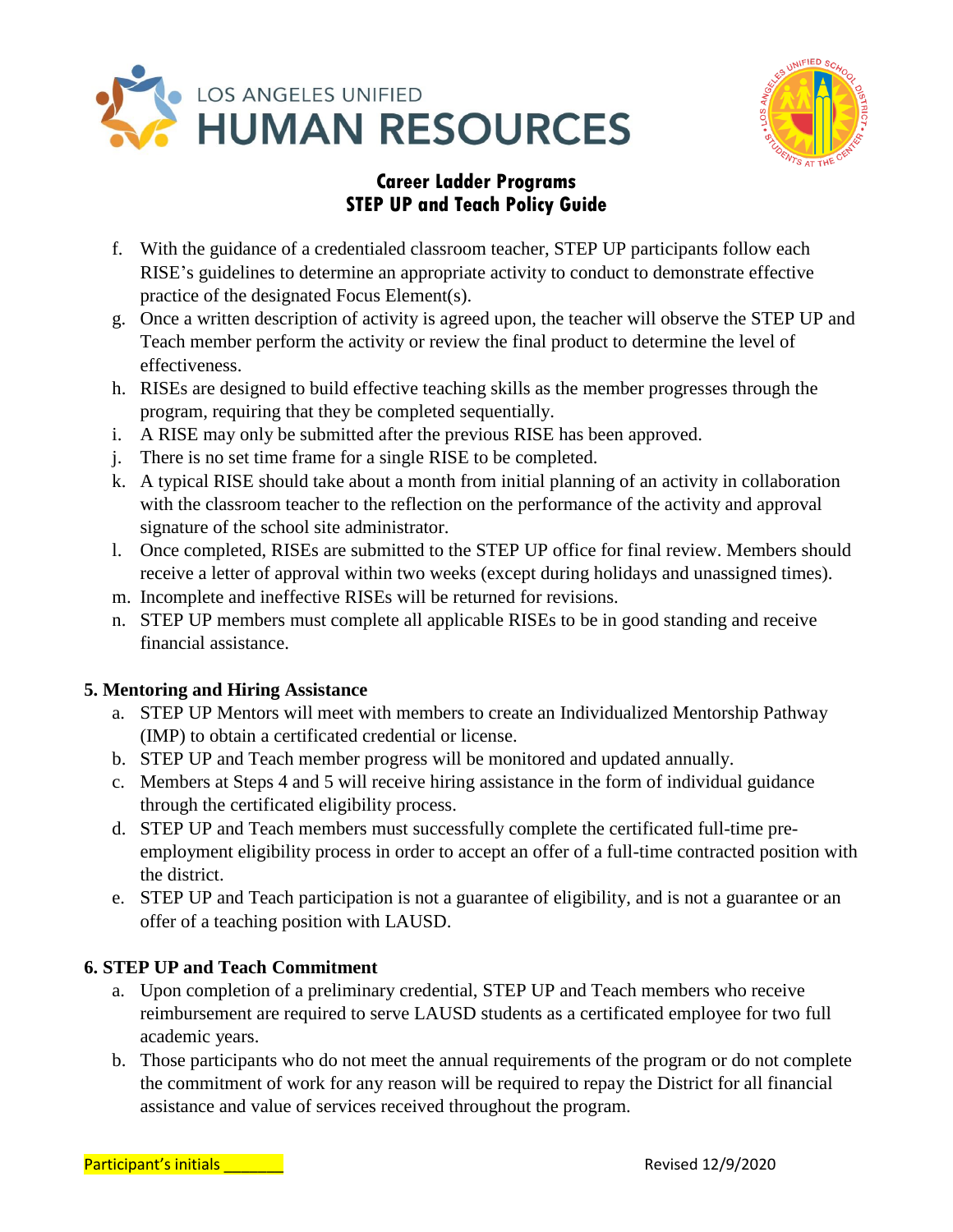



#### **7. Leave of Absence/Resignation for Completion of Credential Program**

- a. STEP UP and Teach members who must take a leave of absence/resign to complete their credentialing program may defer repayment by providing proof of enrollment in a credentialing program.
- b. Members who are able to take a leave of absence may request reimbursement for expenses incurred during the leave of absence upon returning to active status.